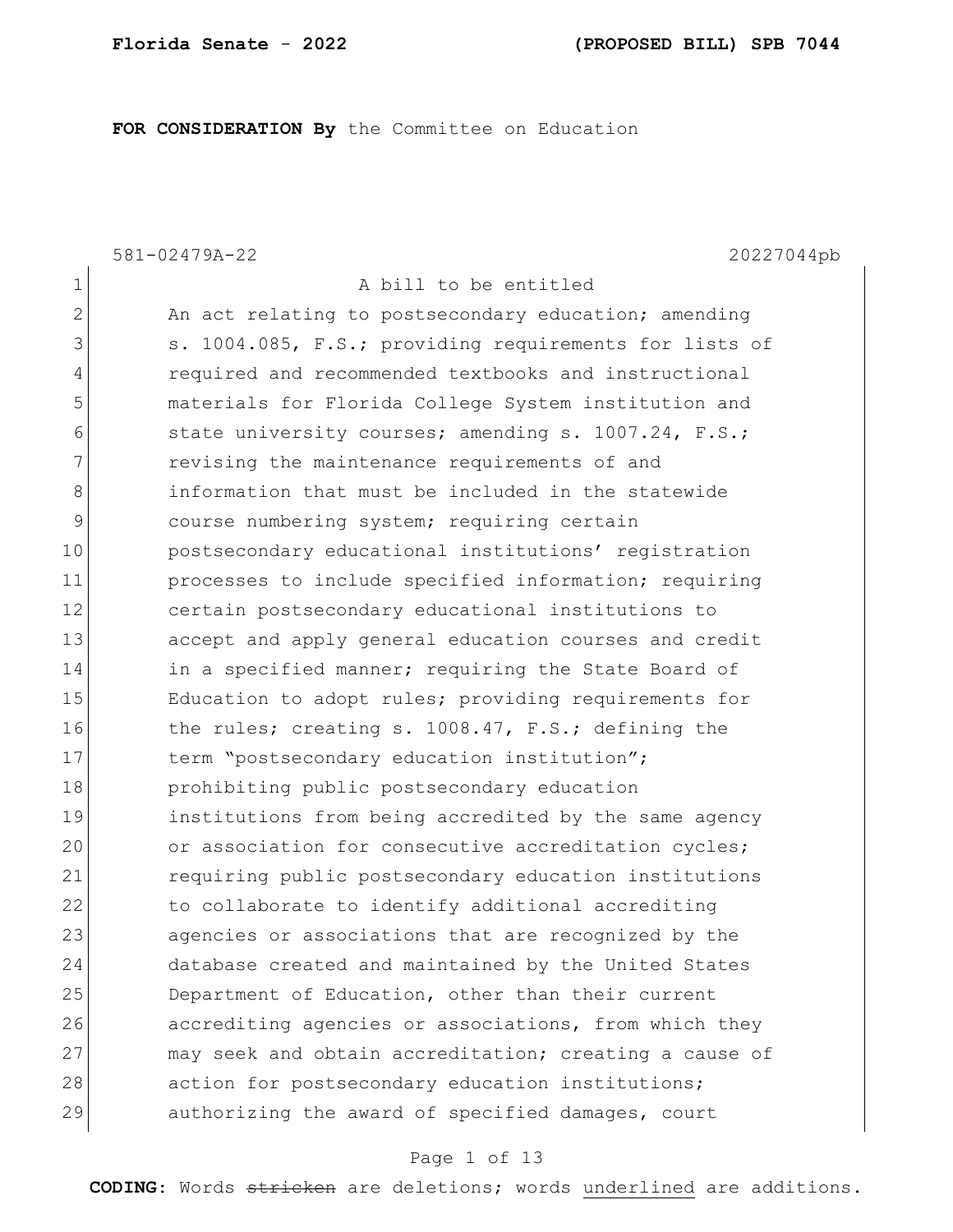|    | 581-02479A-22<br>20227044pb                                      |
|----|------------------------------------------------------------------|
| 30 | costs, and attorney fees; providing for the future               |
| 31 | expiration of specified provisions; amending ss.                 |
| 32 | 1009.23 and 1009.24, F.S.; requiring Florida College             |
| 33 | System institutions and state universities,                      |
| 34 | respectively, to post specified information relating             |
| 35 | to tuition and fee rates and proposed changes to such            |
| 36 | rates on their websites; revising the information that           |
| 37 | must be included in a required notice to students;               |
| 38 | requiring a specific press release to be e-mailed to             |
| 39 | enrolled students; providing requirements for a                  |
| 40 | Florida College System institution or a state                    |
| 41 | university, respectively, to raise, impose, or                   |
| 42 | authorize certain fees; providing a directive to the             |
| 43 | Division of Law Revision; providing an effective date.           |
| 44 |                                                                  |
| 45 | Be It Enacted by the Legislature of the State of Florida:        |
| 46 |                                                                  |
| 47 | Section 1. Section 1004.085, Florida Statutes, is amended        |
| 48 | to read:                                                         |
| 49 | 1004.085 Textbook and instructional materials affordability      |
| 50 | and transparency.-                                               |
| 51 | (1) As used in this section, the term "instructional             |
| 52 | materials" means educational materials for use within a course   |
| 53 | which may be available in printed or digital format.             |
| 54 | (2) An employee of a Florida College System institution or       |
| 55 | state university may not demand or receive any payment, loan,    |
| 56 | subscription, advance, deposit of money, service, or anything of |
| 57 | value, present or promised, in exchange for requiring students   |
| 58 | to purchase a specific textbook or instructional material for    |

# Page 2 of 13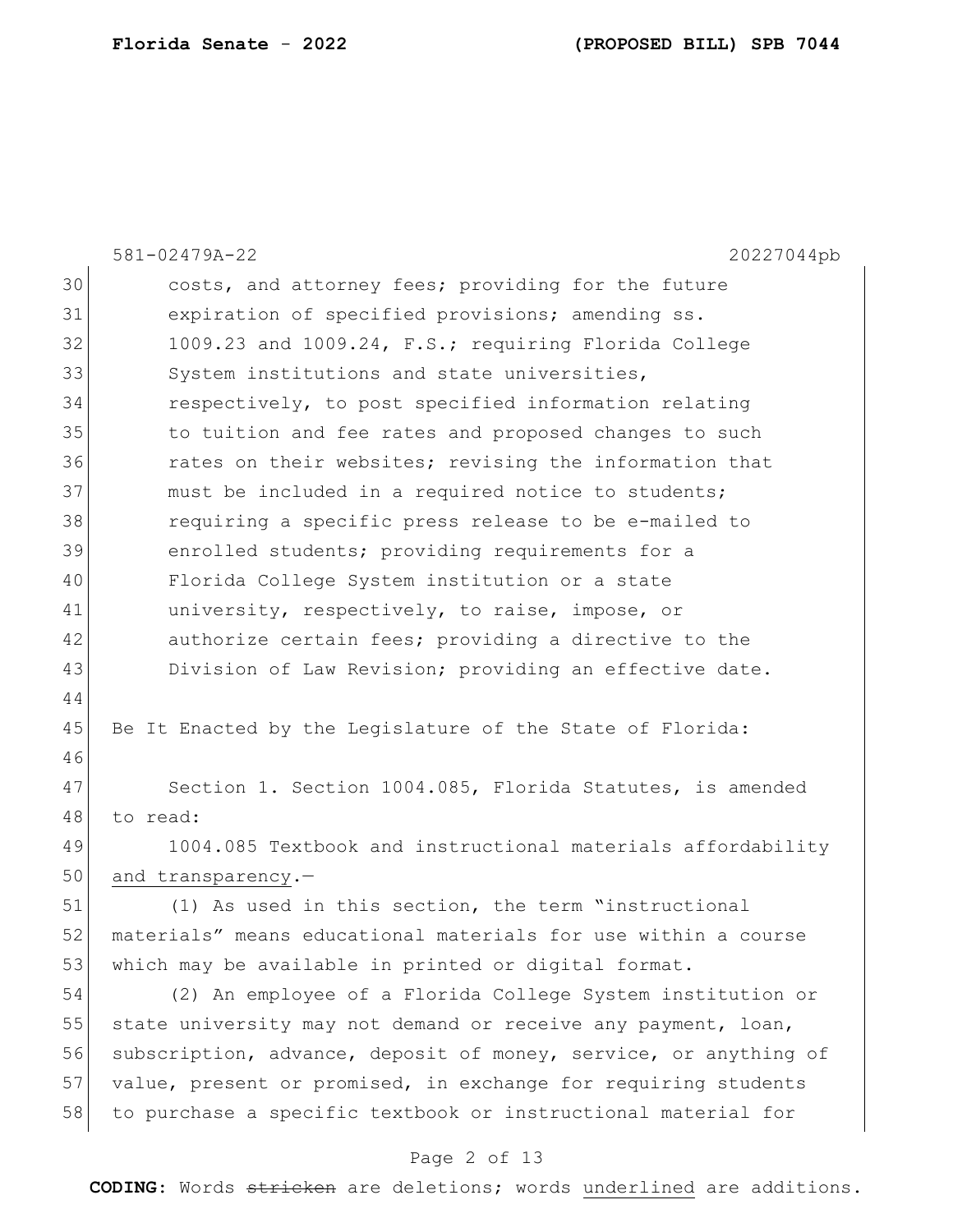581-02479A-22 20227044pb 59 coursework or instruction. 60 (3) An employee may receive: 61 (a) Sample copies, instructor copies, or instructional 62 materials. These materials may not be sold for any type of 63 compensation if they are specifically marked as free samples not 64 for resale. 65 (b) Royalties or other compensation from sales of textbooks 66 or instructional materials that include the instructor's own 67 writing or work. 68 (c) Honoraria for academic peer review of course materials. 69 (d) Fees associated with activities such as reviewing, 70 critiquing, or preparing support materials for textbooks or 71 instructional materials pursuant to guidelines adopted by the 72 State Board of Education or the Board of Governors. 73 (e) Training in the use of course materials and learning 74 technologies. 75 (4) Each Florida College System institution and state 76 university board of trustees is authorized to adopt policies in 77 consultation with providers, including bookstores, which allow 78 for the use of innovative pricing techniques and payment options 79 for textbooks and instructional materials. Such policies may 80 include bulk pricing arrangements that enable students to 81 purchase course materials or texts that are delivered digitally; 82 delivered through other technologies that are, or the licenses 83 of which are, required for use within a course; or delivered in 84 a print format. Innovative pricing techniques and payment 85 options must include an opt-in or opt-out provision for students 86 and may be approved only if there is documented evidence that 87 | the options reduce the cost of textbooks and instructional

### Page 3 of 13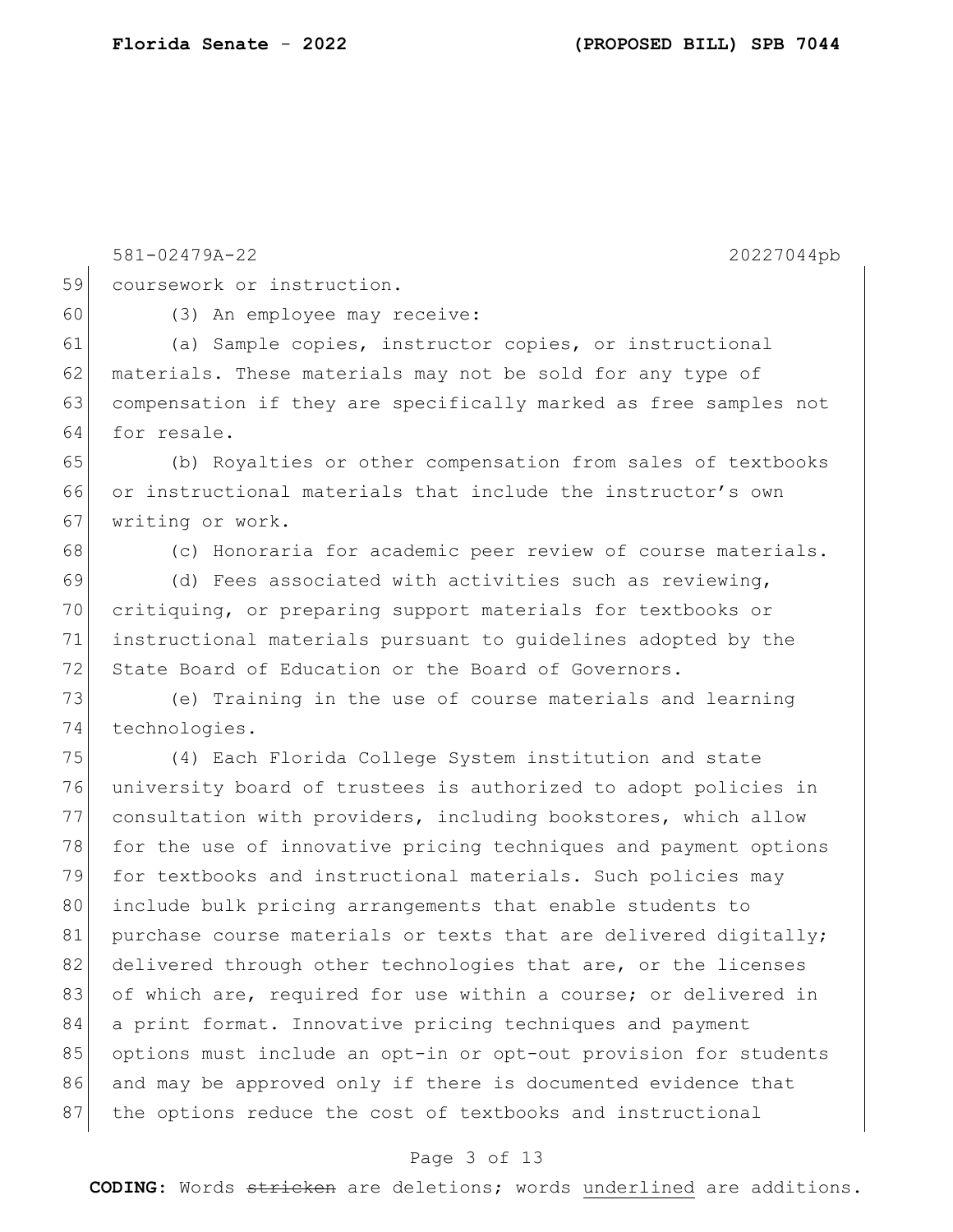|     | 581-02479A-22<br>20227044pb                                      |
|-----|------------------------------------------------------------------|
| 88  | materials for students taking a course.                          |
| 89  | (5) (a) Each Florida College System institution and state        |
| 90  | university shall post prominently in the course registration     |
| 91  | system and on its website, as early as is feasible, but at least |
| 92  | 45 days before the first day of class for each term, a hyperlink |
| 93  | to lists of required and recommended textbooks and instructional |
| 94  | materials for at least 95 percent of all courses and course      |
| 95  | sections offered at the institution during the upcoming term.    |
| 96  | The lists must include the International Standard Book Number    |
| 97  | (ISBN) for each required and recommended textbook and            |
| 98  | instructional material or other identifying information, which   |
| 99  | must include, at a minimum, all of the following: the title, all |
| 100 | authors listed, publishers, edition number, copyright date,      |
| 101 | published date, and other relevant information necessary to      |
| 102 | identify the specific textbooks or instructional materials       |
| 103 | required and recommended for each course. The State Board of     |
| 104 | Education and the Board of Governors shall include in the        |
| 105 | policies, procedures, and quidelines adopted under subsection    |
| 106 | (6) certain limited exceptions to this notification requirement  |
| 107 | for classes added after the notification deadline.               |
| 108 | (b) The lists of required and recommended textbooks and          |
| 109 | instructional materials required in paragraph (a) must:          |
| 110 | 1. Be posted as early as is feasible but at least 45 days        |
| 111 | before the first day of class for each term.                     |
| 112 | 2. Remain posted for at least 5 academic years.                  |
| 113 | 3. Be searchable by the course subject, the course number,       |
| 114 | the course title, the name of the instructor of the course, the  |
| 115 | title of each assigned textbook or instructional material, and   |
| 116 | each author of an assigned textbook or instructional material.   |

# Page 4 of 13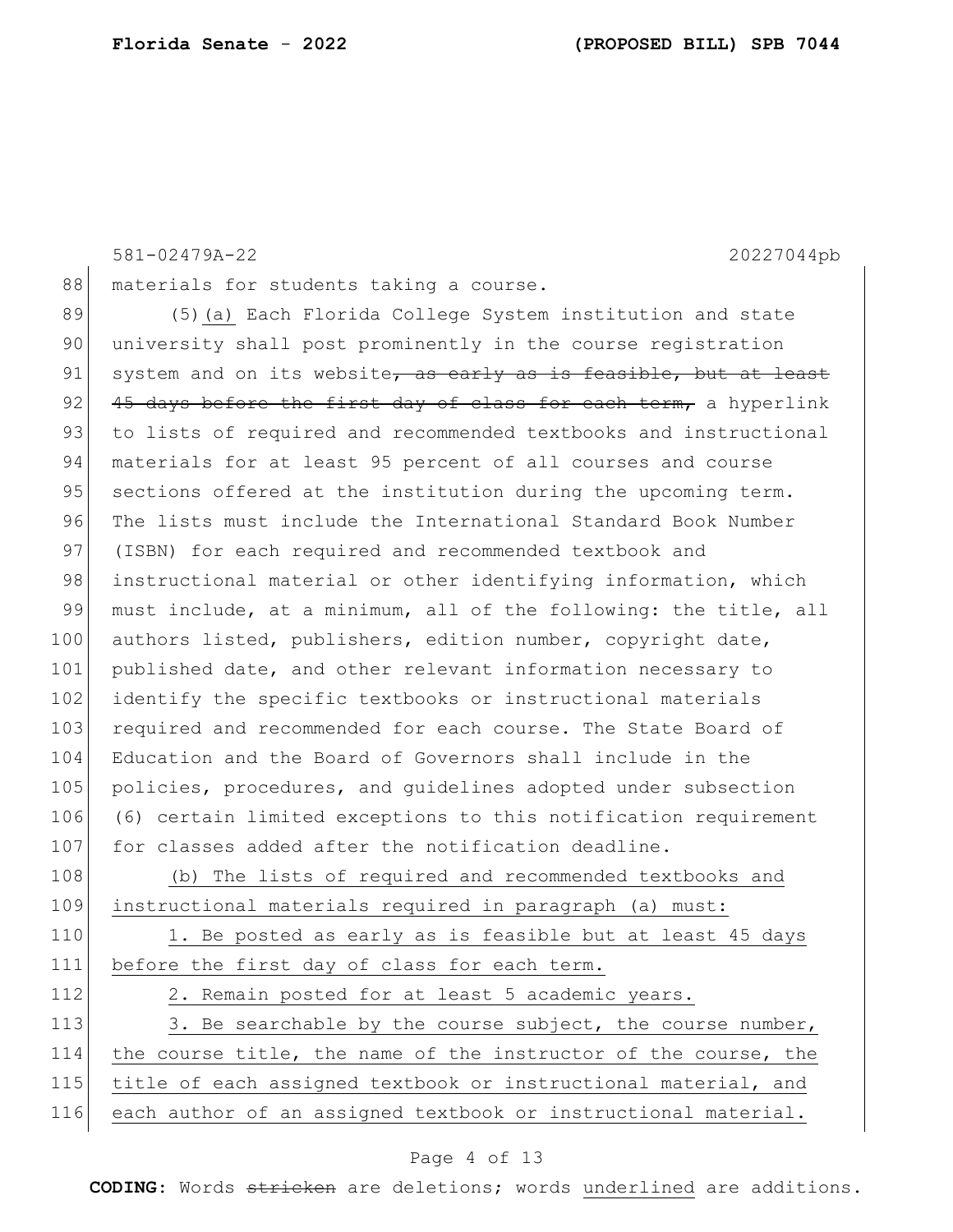|     | 581-02479A-22<br>20227044pb                                      |
|-----|------------------------------------------------------------------|
| 117 | 4. Be easily downloadable by current and prospective             |
| 118 | students.                                                        |
| 119 | (c) If a course subject to paragraphs (a) and (b) is a           |
| 120 | general education core course option identified pursuant to s.   |
| 121 | 1007.25, course syllabi information containing sufficient detail |
| 122 | to inform students of all of the following must be included:     |
| 123 | 1. The course curriculum.                                        |
| 124 | 2. The goals, objectives, and student expectations of the        |
| 125 | course.                                                          |
| 126 | 3. How student performance will be measured.                     |
| 127 | (6) After receiving input from students, faculty,                |
| 128 | bookstores, and publishers, the State Board of Education and the |
| 129 | Board of Governors each shall adopt textbook and instructional   |
| 130 | materials affordability policies, procedures, and quidelines for |
| 131 | implementation by Florida College System institutions and state  |
| 132 | universities, respectively, that further efforts to minimize the |
| 133 | cost of textbooks and instructional materials for students       |
| 134 | attending such institutions while maintaining the quality of     |
| 135 | education and academic freedom. The policies, procedures, and    |
| 136 | quidelines shall address:                                        |
| 137 | (a) The establishment of deadlines for an instructor or          |
| 138 | department to notify the bookstore of required and recommended   |
| 139 | textbooks and instructional materials so that the bookstore may  |
| 140 | verify availability, source lower cost options when practicable, |
| 141 | explore alternatives with faculty when academically appropriate, |
| 142 | and maximize the availability of used textbooks and              |
| 143 | instructional materials.                                         |
|     |                                                                  |

144 (b) Confirmation by the course instructor or academic 145 department offering the course, before the textbook or

## Page 5 of 13

**CODING**: Words stricken are deletions; words underlined are additions.

**Florida Senate** - **2022 (PROPOSED BILL) SPB 7044**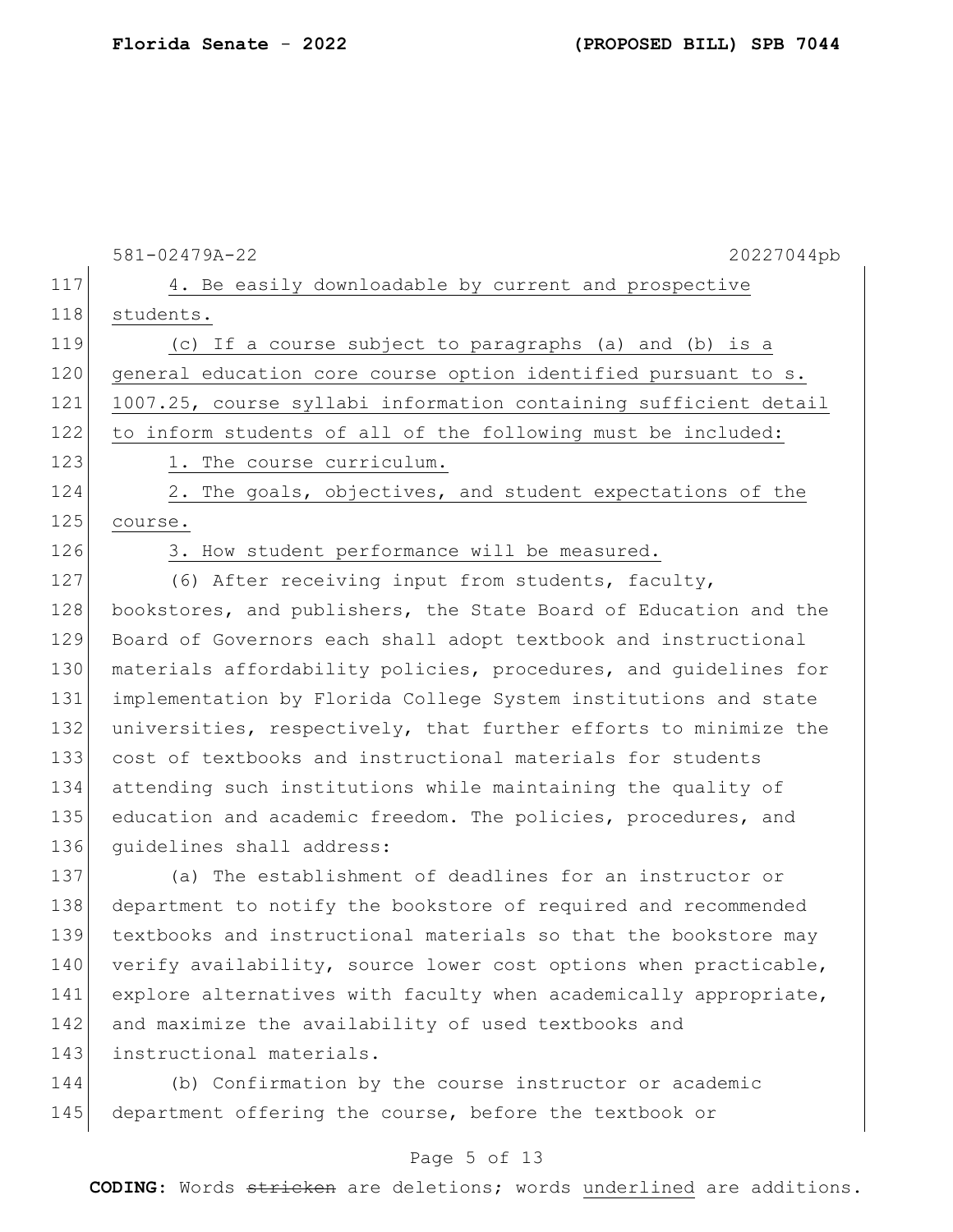581-02479A-22 20227044pb 146 instructional materials adoption is finalized, of the intent to 147 use all items ordered, particularly each individual item sold as 148 part of a bundled package. 149 (c) Determination by a course instructor or the academic 150 department offering the course, before a textbook or 151 instructional material is adopted, of the extent to which a new 152 edition differs significantly and substantively from earlier 153 versions and the value to the student of changing to a new 154 edition or the extent to which an open-access textbook or 155 instructional material is available.

 (d) The availability of required and recommended textbooks and instructional materials to students otherwise unable to afford the cost, including consideration of the extent to which an open-access textbook or instructional material may be used.

160 (e) Participation by course instructors and academic 161 departments in the development, adaptation, and review of open-162 access textbooks and instructional materials and, in particular, 163 open-access textbooks and instructional materials for high-164 demand general education courses.

165 (f) Consultation with school districts to identify 166 practices that impact the cost of dual enrollment textbooks and 167 instructional materials to school districts, including, but not 168 limited to, the length of time that textbooks and instructional 169 materials remain in use.

170 (g) Selection of textbooks and instructional materials 171 through cost-benefit analyses that enable students to obtain the 172 highest-quality product at the lowest available price, by 173 considering:

174 1. Purchasing digital textbooks in bulk.

### Page 6 of 13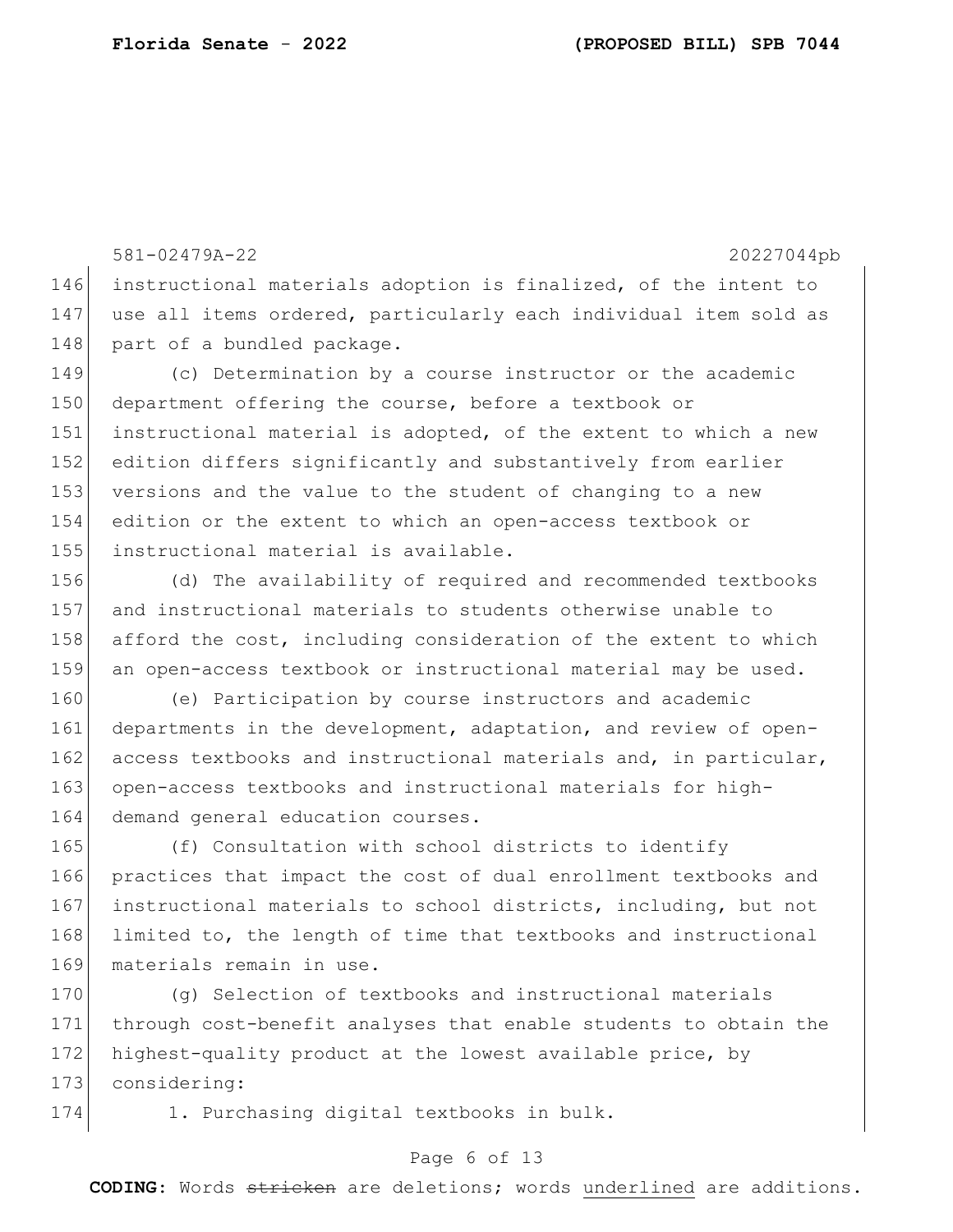581-02479A-22 20227044pb 175 2. Expanding the use of open-access textbooks and 176 instructional materials. 177 3. Providing rental options for textbooks and instructional 178 materials. 179 4. Increasing the availability and use of affordable 180 digital textbooks and learning objects. 181 5. Developing mechanisms to assist in buying, renting, 182 selling, and sharing textbooks and instructional materials. 183 6. The length of time that textbooks and instructional 184 materials remain in use. 185 7. An evaluation of cost savings for textbooks and 186 instructional materials which a student may realize if 187 individual students are able to exercise opt-in provisions for 188 the purchase of the materials. 189 (7) The board of trustees of each Florida College System 190 institution and state university shall report, by September 30 191 of each year, to the Chancellor of the Florida College System or 192 the Chancellor of the State University System, as applicable, 193 the textbook and instructional materials selection process for 194 high-enrollment courses; specific initiatives of the institution 195 designed to reduce the costs of textbooks and instructional 196 materials; policies implemented in accordance with subsection 197 (5); the number of courses and course sections that were not 198 able to meet the textbook and instructional materials posting 199 deadline for the previous academic year; and any additional 200 information determined by the chancellors. By November 1 of each 201 year, each chancellor shall provide a summary of the information 202 provided by institutions to the State Board of Education and the 203 Board of Governors, as applicable.

### Page 7 of 13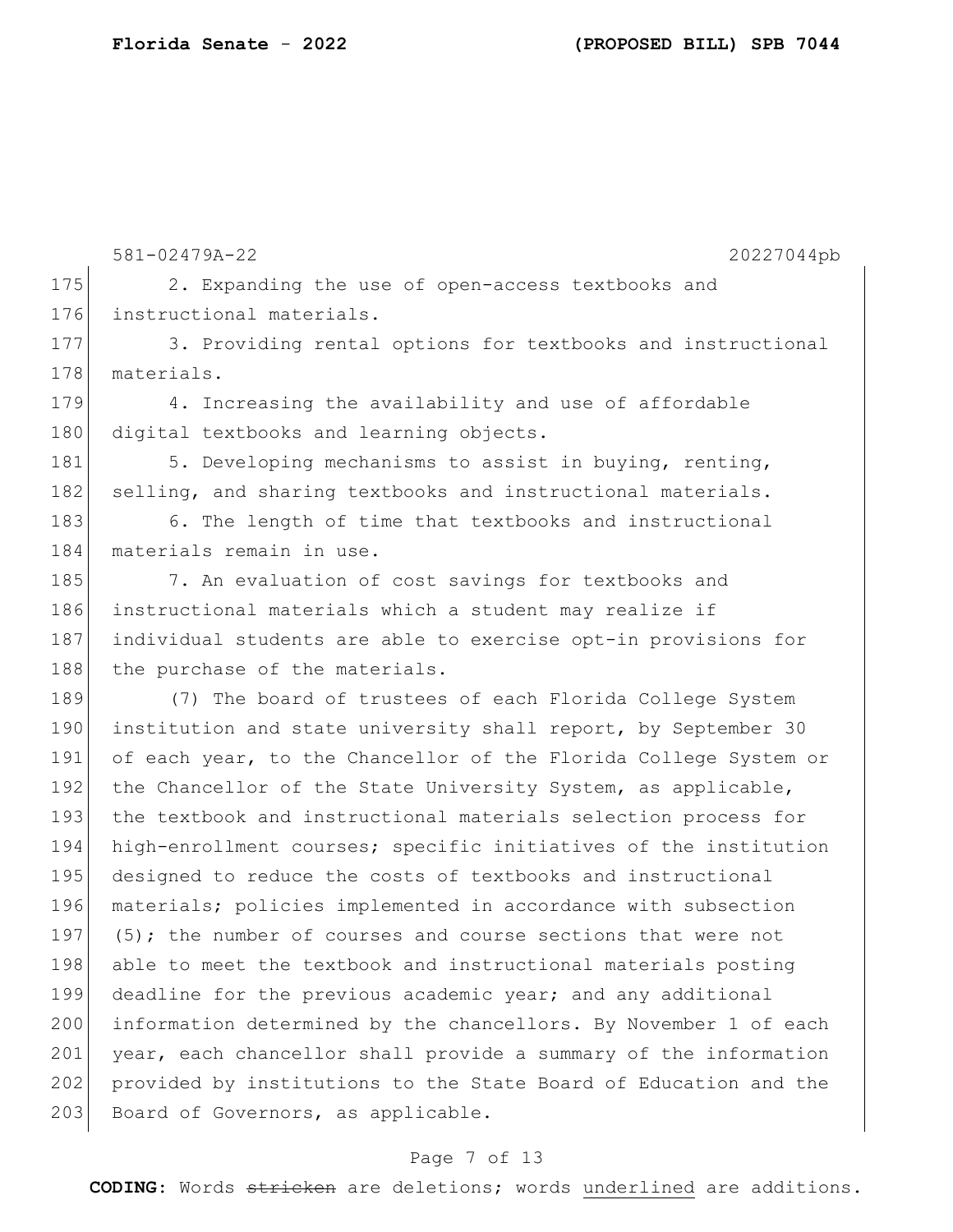|     | 581-02479A-22<br>20227044pb                                      |
|-----|------------------------------------------------------------------|
| 204 | Section 2. Present subsection (8) of section 1007.24, Florida    |
| 205 | Statutes, is redesignated as subsection (9) and amended, a new   |
| 206 | subsection (8) is added to that section, and subsections (4) and |
| 207 | (5) of that section are amended, to read:                        |
| 208 | 1007.24 Statewide course numbering system.-                      |
| 209 | (4) The statewide course numbering system must be shall          |
| 210 | maintained electronically and regularly updated by the           |
| 211 | department and include the courses at the recommended levels,    |
| 212 | course numbers, course titles, credits awarded, and other        |
| 213 | identifiable information by institution and academic year, as    |
| 214 | required by state board rule.                                    |
| 215 | (5) The registration process at each state university and        |
| 216 | Florida College System institution must shall include the        |
| 217 | courses at their designated levels, and statewide course         |
| 218 | numbers, course titles, credits awarded, and other identifiable  |
| 219 | information, as required by state board rule.                    |
| 220 | (8) Participating postsecondary institutions receiving           |
| 221 | transfer course credit must accept and apply general education   |
| 222 | courses and credit in accordance with this section, s. 1007.25,  |
| 223 | and other provisions of law, including credit earned through     |
| 224 | dual enrollment, course equivalencies, and other acceleration    |
| 225 | mechanisms, as first satisfying general education core course    |
| 226 | credit requirements and other general education subject area     |
| 227 | course credit requirements before applying the course credit as  |
| 228 | elective credit.                                                 |
| 229 | $(9)$ $(8)$ -The State Board of Education shall adopt rules that |
| 230 | provide for the collection of course information from            |
| 231 | participating institutions, identifiable information required    |

 $232$  for each course, and the conduct of regularly scheduled faculty

### Page 8 of 13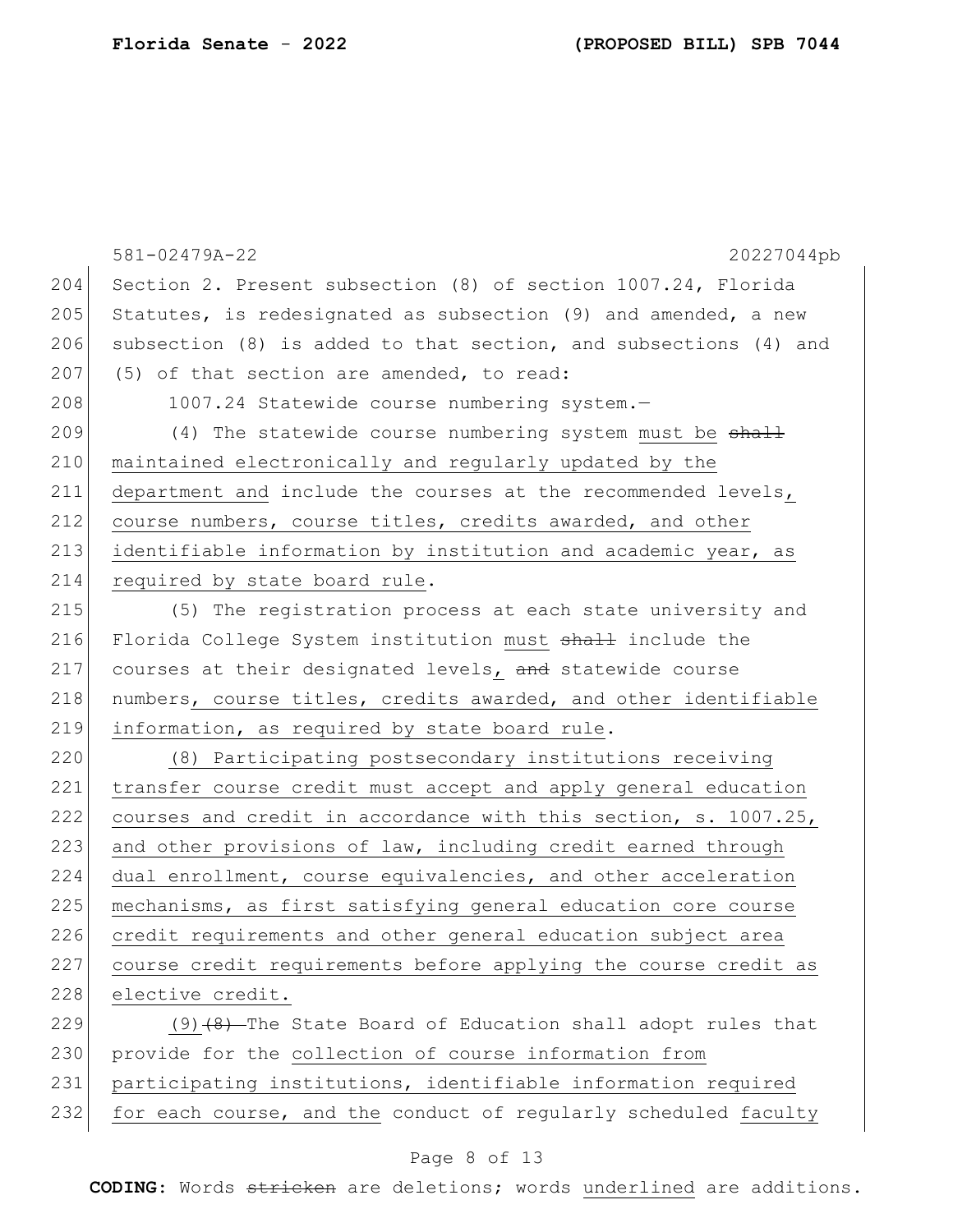581-02479A-22 20227044pb 233 committee reviews and recommendations. At a minimum, rules must 234 address all of the following: 235 (a) Required institutional reporting formats, timelines, 236 and procedures for the timely and uniform collection and 237 publication of course data information. 238 (b) Regularly scheduled faculty committee reviews and 239 recommendations to the commissioner for the alignment or 240 realignment of courses, course numbers, course titles, 241 designated levels, credits awarded, and other identifiable 242 information for the purpose of facilitating credit transfer and 243 acceptance for substantially similar courses at receiving 244 institutions. 245 (c) Regularly scheduled faculty committee reviews and 246 recommendations to the commissioner for the classification or  $247$  reclassification of courses as satisfying general education, 248 general education core, prerequisite, substitution, equivalency, 249 civic literacy, or other course types, pursuant to s. 1007.25, 250 consistent with subject area, course content, programmatic, and 251 other requirements outlined in rule. 252 (d) Purges of courses that are listed in the statewide 253 course numbering system but have not been taught at an 254 institution for the preceding 5 years. These rules must include 255 waiver provisions that allow course continuation if an 256 institution has reasonable cause for having not offered a course 257 within the 5-year limit and an expectation that the course will  $258$  be offered again within the following 5 years. 259 Section 3. Section 1008.47, Florida Statutes, is created to 260 read: 261 1008.47 Postsecondary education institution accreditation.-

### Page 9 of 13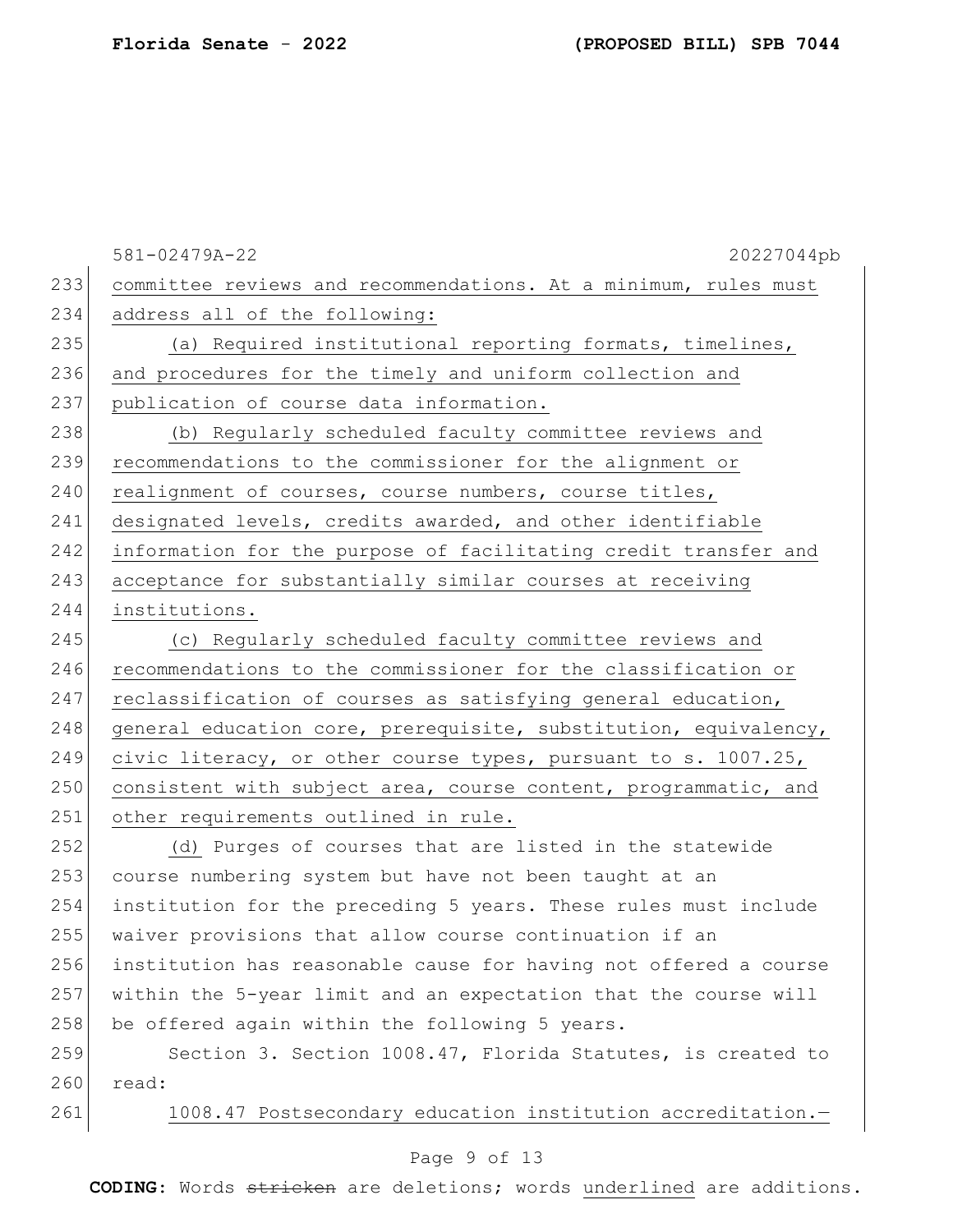|     | 581-02479A-22<br>20227044pb                                      |
|-----|------------------------------------------------------------------|
| 262 | (1) DEFINITION. - As used in this section, the term              |
| 263 | "postsecondary education institution" means a Florida College    |
| 264 | System institution, state university, or nonpublic postsecondary |
| 265 | education institution that receives state funds.                 |
| 266 | (2) ACCREDITATION. - A public postsecondary education            |
| 267 | institution may not be accredited by the same accrediting agency |
| 268 | or association for consecutive accreditation cycles. In the year |
| 269 | following reaffirmation or fifth-year review by their            |
| 270 | accrediting agencies or associations, public postsecondary       |
| 271 | education institutions shall collaborate to identify accrediting |
| 272 | agencies or associations that are recognized by the database     |
| 273 | created and maintained by the United States Department of        |
| 274 | Education, other than their current accrediting agencies or      |
| 275 | associations, from which to seek accreditation and shall seek    |
| 276 | and obtain accreditation before their next reaffirmation date.   |
| 277 | (3) CAUSE OF ACTION. - A postsecondary education institution     |
| 278 | negatively impacted by retaliatory action taken against the      |
| 279 | postsecondary education institution by an accrediting agency or  |
| 280 | association may bring an action against the accrediting agency   |
| 281 | or association in a court of competent jurisdiction and may      |
| 282 | obtain liquidated damages up to the amount of federal financial  |
| 283 | aid received by the postsecondary education institution, court   |
| 284 | costs, and reasonable attorney fees.                             |
| 285 | (4) This section expires December 31, 2032.                      |
| 286 | Section 4. Subsection (20) of section 1009.23, Florida           |
| 287 | Statutes, is amended, and subsection (21) is added to that       |
| 288 | section, to read:                                                |
| 289 | 1009.23 Florida College System institution student fees.-        |
| 290 | (20) All tuition and fees described in this section, and         |
|     |                                                                  |

# Page 10 of 13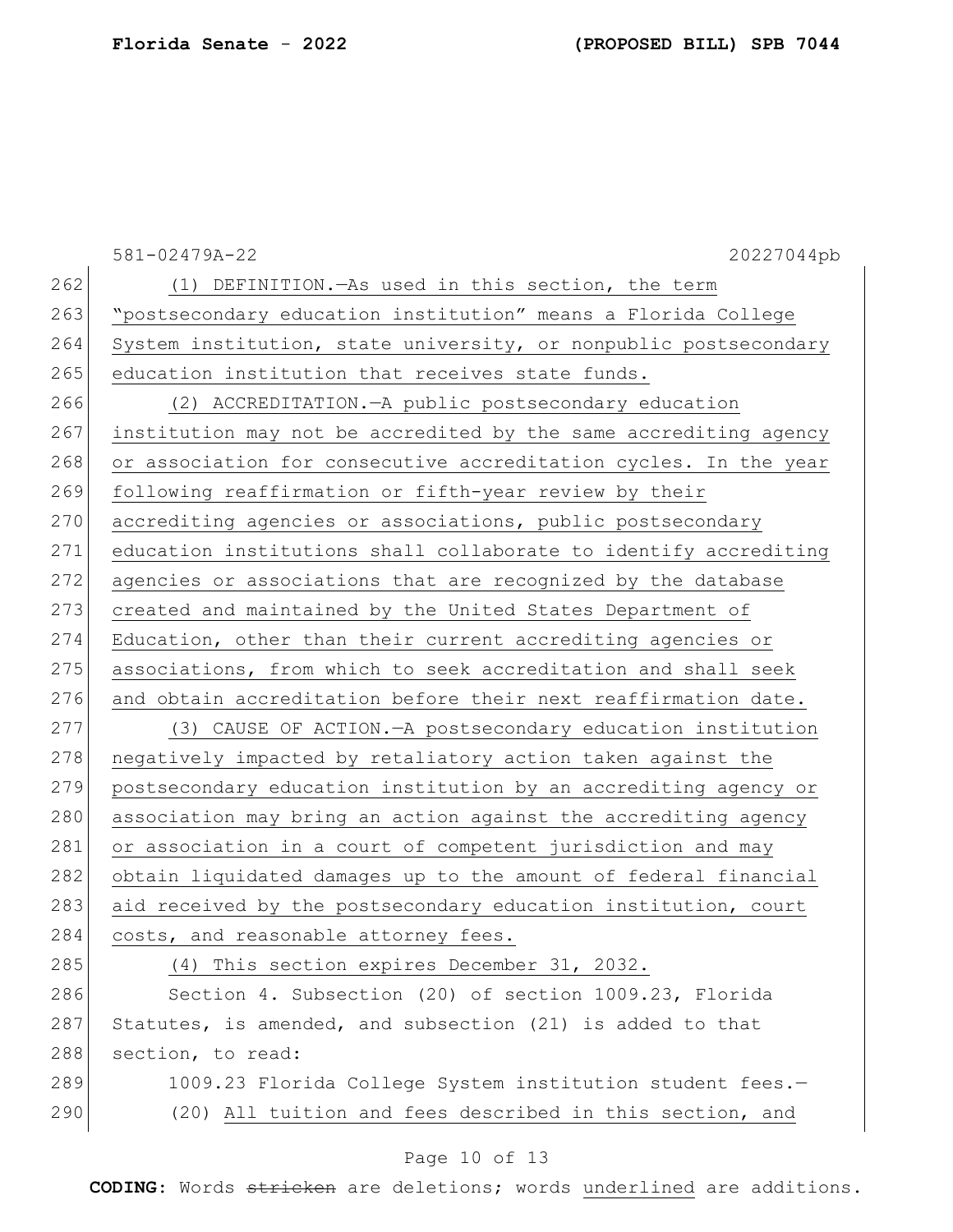|     | 581-02479A-22<br>20227044pb                                      |
|-----|------------------------------------------------------------------|
| 291 | any proposed changes to such tuition and fees, must be           |
| 292 | prominently posted on the institution's website in an area that  |
| 293 | is transparent and easily accessible. Each Florida College       |
| 294 | System institution shall publicly notice and notify all enrolled |
| 295 | students of any proposal to increase tuition or fees at least 28 |
| 296 | days before its consideration for a vote taken at a board of     |
| 297 | trustees meeting. The notice must:                               |
| 298 | (a) Include the date and time of the meeting at which the        |
| 299 | proposal will be considered.                                     |
| 300 | (b) Specifically outline the details of existing tuition         |
| 301 | and fees, including how such tuition and fees are expended, the  |
| 302 | rationale and necessity for the proposed increase, and how the   |
| 303 | funds from the proposed increase will be used.                   |
| 304 | (c) Be posted on the institution's website and issued in a       |
| 305 | press release, which must also be enclosed in an e-mail sent to  |
| 306 | all enrolled students.                                           |
| 307 | (21) Any proposal or action of a Florida College System          |
| 308 | institution to raise, impose, or authorize any fee, as           |
| 309 | authorized by law, except for tuition, must be approved by a     |
| 310 | supermajority vote of the members of the board of trustees of    |
| 311 | the institution, if approval by the board of trustees is         |
| 312 | required by general law, and at least a supermajority vote of    |
| 313 | the members of the State Board of Education, if approval by the  |
| 314 | State Board of Education is required by general law, in order to |
| 315 | take effect.                                                     |
| 316 | Section 5. Subsection (20) of section 1009.24, Florida           |
| 317 | Statutes, is amended, and subsection (21) is added to that       |
| 318 | section, to read:                                                |
| 319 | 1009.24 State university student fees.-                          |

# Page 11 of 13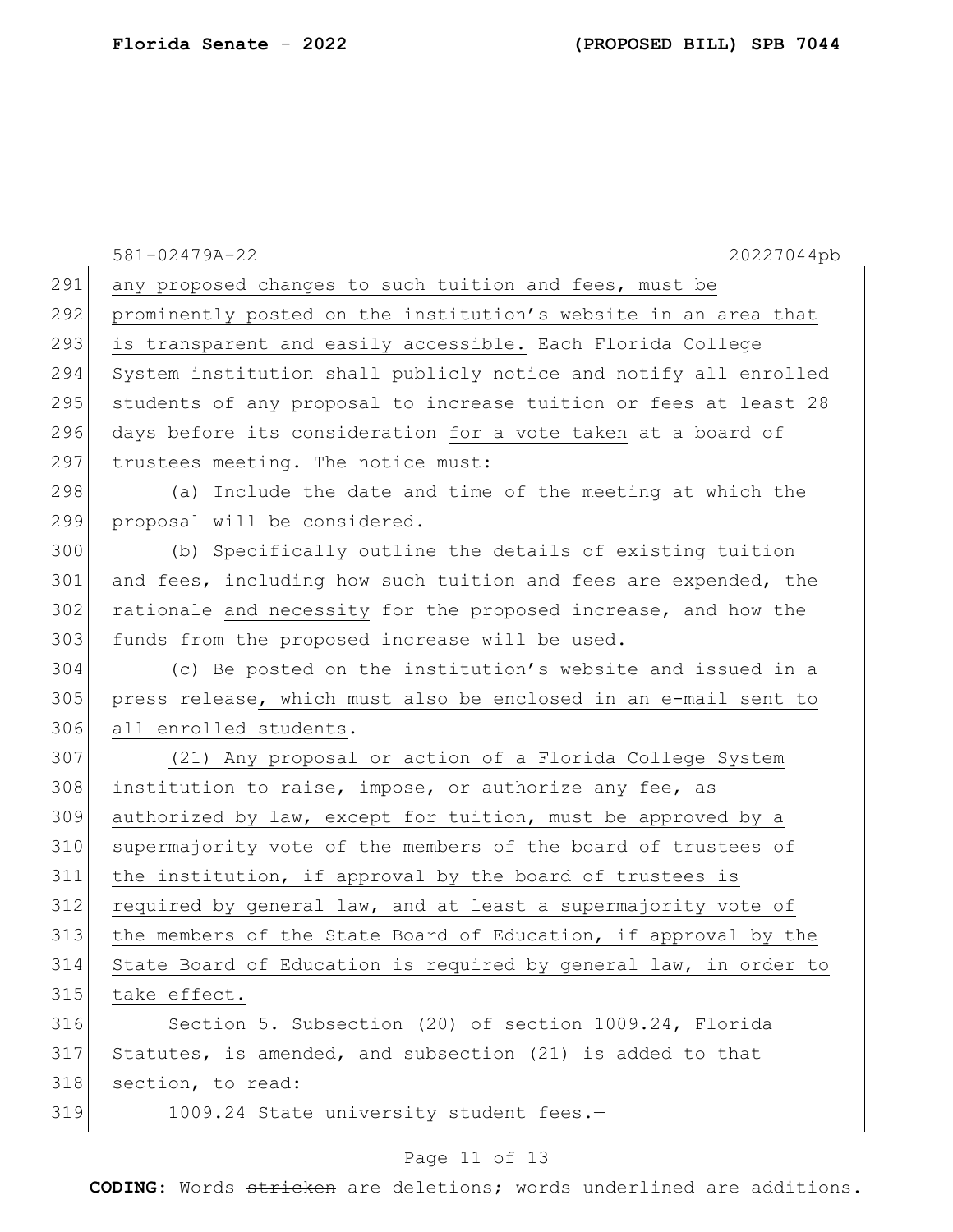|     | 581-02479A-22<br>20227044pb                                      |
|-----|------------------------------------------------------------------|
| 320 | (20) All tuition and fees described in this section, and         |
| 321 | any proposed changes to such tuition and fees, must be           |
| 322 | prominently posted on the state university's website in an area  |
| 323 | that is transparent and easily accessible. Each state university |
| 324 | shall publicly notice and notify all enrolled students of any    |
| 325 | proposal to change tuition or fees at least 28 days before its   |
| 326 | consideration for a vote taken at a board of trustees meeting.   |
| 327 | The notice must:                                                 |
| 328 | (a) Include the date and time of the meeting at which the        |
| 329 | proposal will be considered.                                     |
| 330 | (b) Specifically outline the details of existing tuition         |
| 331 | and fees, including how such tuition and fees are expended, the  |
| 332 | rationale and necessity for the proposed change, and how the     |
| 333 | funds from the proposed change will be used.                     |
| 334 | (c) Be posted on the university's website and issued in a        |
| 335 | press release, which must also be enclosed in an e-mail sent to  |
| 336 | all enrolled students.                                           |
| 337 | (21) Pursuant to s. 7(e), Art. IX of the State                   |
| 338 | Constitution, any proposal or action of a constituent university |
| 339 | to raise, impose, or authorize any fee, as authorized by law,    |
| 340 | except for tuition, must be approved by at least 9 affirmative   |
| 341 | votes of the members of the board of trustees of the constituent |
| 342 | university, if approval by the board of trustees is required by  |
| 343 | general law, and at least 12 affirmative votes of the members of |
| 344 | the Board of Governors, if approval by the Board of Governors is |
| 345 | required by general law, in order to take effect.                |
| 346 | Section 6. The Division of Law Revision shall prepare a          |
| 347 | reviser's bill to replace references to the phrases "the         |
| 348 | Southern Association of Colleges and Schools," "the Commission   |

# Page 12 of 13